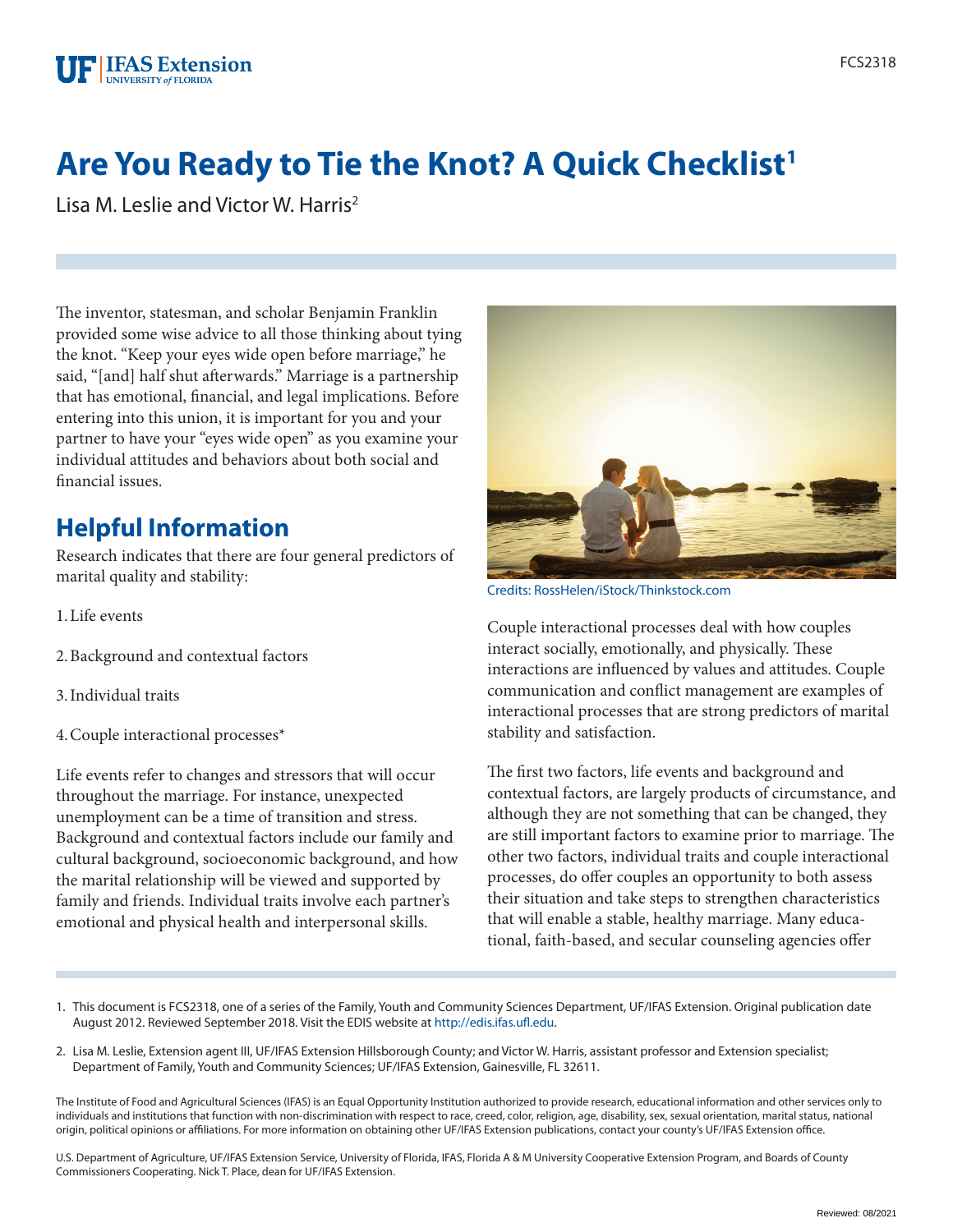pre-marital assessment questionnaires that can help a couple examine relationship strengths and weaknesses.

# **Things You Can Use**

By now, you probably have a pretty good idea about each other's likes and dislikes. Taking a realistic look at your shared perspectives about attitudes, goals, habits, communication, respect, children, finances, extended family, career goals, and lifestyle and health will help you to be sure you are right for each other. Consider the questions below and the impact they will have on your daily life, your long-term future together, and your ability to deal with the challenges that married life brings.

### **Attitudes, Habits, and Goals**

- How are you and your partner's attitudes and habits similar?
- How are your attitudes and habits different?
- Do you understand how to effectively negotiate and manage differences?
- What are your goals and ideas regarding how to raise children?
- What are your financial goals?
- How will you manage your money together?
- What are your attitudes regarding your responsibility toward your immediate and extended family?
- What are your individual career goals and how will they affect your marriage and future children?

# **Communication and Respect**

Positive communication and mutual respect are critical to ongoing happiness in marriage. Because marital differences are common, it is how you will learn to manage these differences that will determine whether or not your marriage will be successful. John Gottman, a leading researcher in the area of marital success, identified four types of behavior that he deemed especially corrosive to a marriage. He called these behaviors the *Four Horsemen of the Apocalypse:* criticism, defensiveness, contempt, and stonewalling (i.e., refusing to communicate). For each of these behaviors, he suggests substituting a behavior that can lead to positive interaction:

- Complain instead of criticize. Can you make your feelings known without personal attacks?
- Avoid defensiveness. Are you able to take responsibility for problems and avoid counter-complaining?
- Show affection and not contempt. Do you appreciate each other and express this appreciation both verbally and through positive body language when communicating?
- Can you both talk about challenges and problems openly and avoid stonewalling?

#### **Children**

- Do you plan to raise children together?
- If your partner already has children, what role will you play in their lives?
- Do you have similar or different ideas about parenting?
- How will parenting responsibilities be shared?
- Will there be a stay-at-home parent?
- Will one person be expected to put parenting first and a job or career second?
- Have you discussed the impact children will have on your finances? time? emotions?

#### **Finances**

- Do you and your partner have similar or different attitudes towards money?
- Do you have some common financial goals?
- What level of debt is each partner bringing to the relationship?
	- Are any of these debts past due debts?
	- How will these debts be paid once you are married?
- What financial assets will each partner bring to the relationship and how will these assets be shared?
- How will accounts be handled?
	- Will you have joint or separate accounts?
	- Will you have a household account?
- If both partners earn income, have you discussed which expenses each person will be responsible for paying?
	- Will expenses be split 50/50?
	- Will each partner contribute in proportion to their income?
	- Will specific expenses be designated to each partner?
	- Once married, will there need to be joint discussion before purchases over a certain dollar amount are made?
- Have you developed a budget sketch that includes spending, saving, and investing?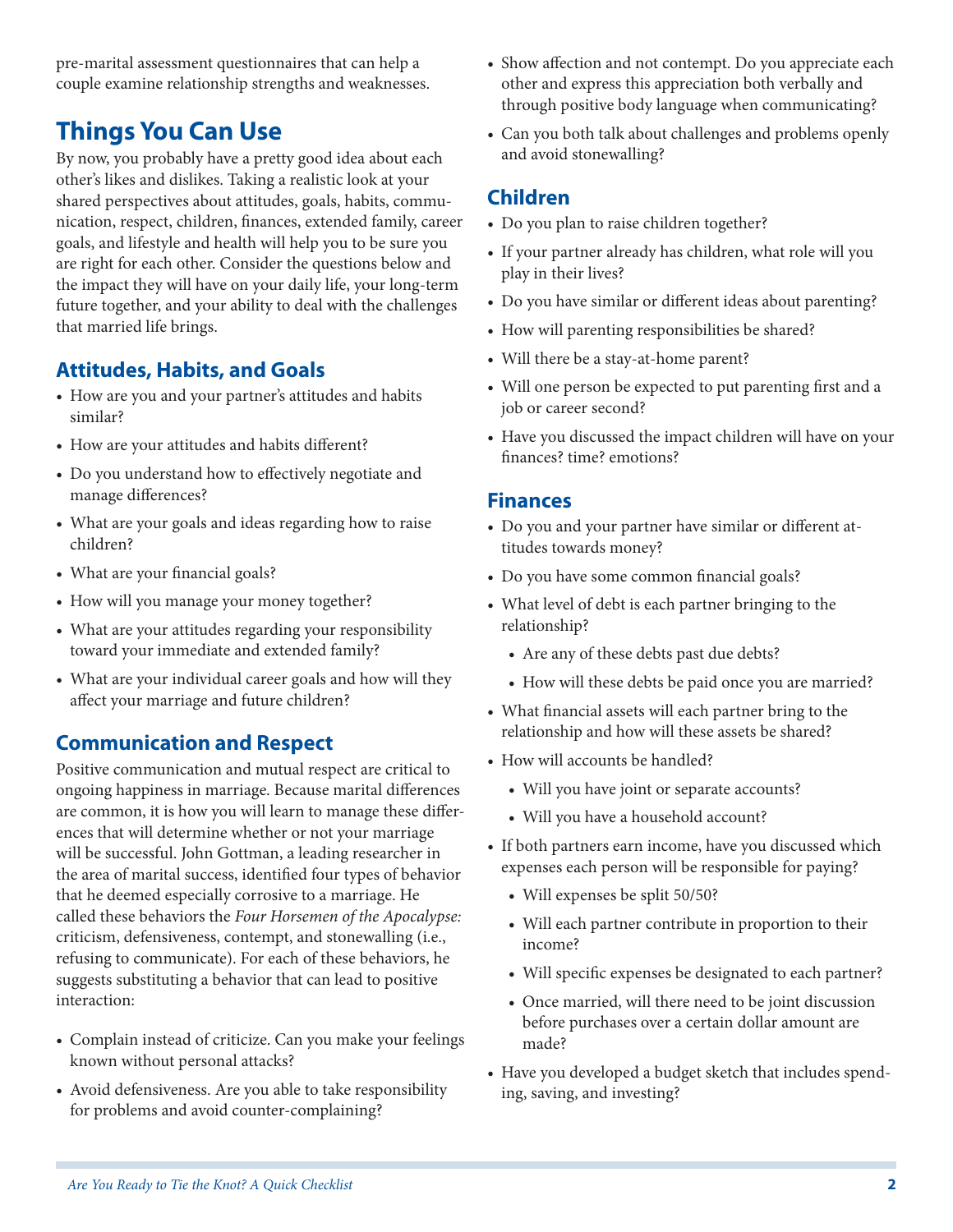• Will finance chores such as record-keeping, bill paying, and account tracking be shared or will one person handle them? If only one person handles the financial chores, is there a plan to keep the other partner informed?

# **Extended Family**

- Do you both have similar or different attitudes towards family involvement in your life?
- What family financial obligations does each partner have?
- Does either partner help a parent or sibling with their finances?
- Do one or both partners have child support obligations?

### **Career**

- What are your individual career goals and how will they affect your daily life and long-term future together?
- If needed, would you or your partner be prepared to relocate to fulfill career goals?

# **Health**

- Have you looked realistically at your physical and mental health, and how your health status will affect your life together?
- Have you discussed health care directives?
- How will you foster positive mental health traits such as positive self-concept, good self-esteem, commitment, and social opportunities that can contribute to a successful marriage?
- What will you do to overcome negative mental health traits such as impulsiveness, uncontrolled anger, compulsiveness, anxiety, and depression that could lead to potential marital problems?

The questions above can help you investigate attitudes, beliefs, and plans for the future. The goal is to honestly assess your individual characteristics, background, and how you interact as a couple. As you assess these characteristics, you may be able to get an idea as to how life as a married couple will proceed. Take a minute below and list several strengths of your relationship that you would like to continue doing (see Table 1). Then, based on your answers to the questions above, list a few items you would like to work on. Put this list somewhere you will see it every day. Good luck, remember to enjoy the journey!

# **Sources**

Baugh, E.J., & Humphries, D. (2010). *Can we talk? Improving couples' communication*. Gainesville: University of Florida Institute of Food and Agricultural Sciences. FCS2178. <http://edis.ifas.ufl.edu/fy044>

Douglas, D. (2010). *Your money matters*. Gainesville: University of Florida Institute of Food and Agricultural Sciences. FCS 2180.<http://edis.ifas.ufl.edu/fy046>

Gottman, J.M. (1994). *Why marriages succeed or fail.* New York: Fireside.

Hale, L. (2012). *Successful versus failing marriages: The difference is in managing the differences*. Retrieved June 18, 2012 from: [http://strongermarriage.org/htm/married/](http://strongermarriage.org/htm/married/managing-differences) [managing-differences](http://strongermarriage.org/htm/married/managing-differences)

Halford, W. K., Markman, H. J., Kling, G. H., & Stanley, S. M. (2003). "Best practice in couple relationship education." *Journal of Marital and Family Therapy*, 29(3) 385–406.

Harris, V.W. (2012) *Nine important communication skills for every relationship*. Gainesville: University of Florida Institute of Food and Agricultural Sciences. FCS2315. <http://edis.ifas.ufl.edu/fy1277>

Harris, V.W. (n.d.). *Preparation for dating: A quick checklist*. Retrieved June 15, 2012 from: [http://strongermarriage.org/](http://strongermarriage.org/htm/dating/preparation-for-dating) [htm/dating/preparation-for-dating](http://strongermarriage.org/htm/dating/preparation-for-dating)

Harris, V.W. (n.d.). *Preparation for marriage: 10 things you'll wish you knew.* Retrieved June 15, 2012 from: [http://](http://strongermarriage.org/htm/dating/prep-for-marriage) [strongermarriage.org/htm/dating/prep-for-marriage](http://strongermarriage.org/htm/dating/prep-for-marriage)

Larson, J.H., & Holman, T.B. (1994). "Premarital predictors of marital quality and stability." *Journal of Family Relations*, 43(2), 228–237.

Larson, J.H., Holman, T.B., Klein, D.M., Busby, D.M., Stahmann, R.F., & Peterson D. (1995). A review of comprehensive questionnaires used in premarital education and counseling. *Journal of Family Relations*, 44(3), 245–252.

Mathews, D.W. (n.d.). *Marriage a many splendored, sometime splintered, thing*. Retrieved June 15, 2012 from: [http://strongermarriage.org/htm/dating/](http://strongermarriage.org/htm/dating/marriage-a-many-splendored-sometimes-splintered-thing) [marriage-a-many-splendored-sometimes-splintered-thing](http://strongermarriage.org/htm/dating/marriage-a-many-splendored-sometimes-splintered-thing)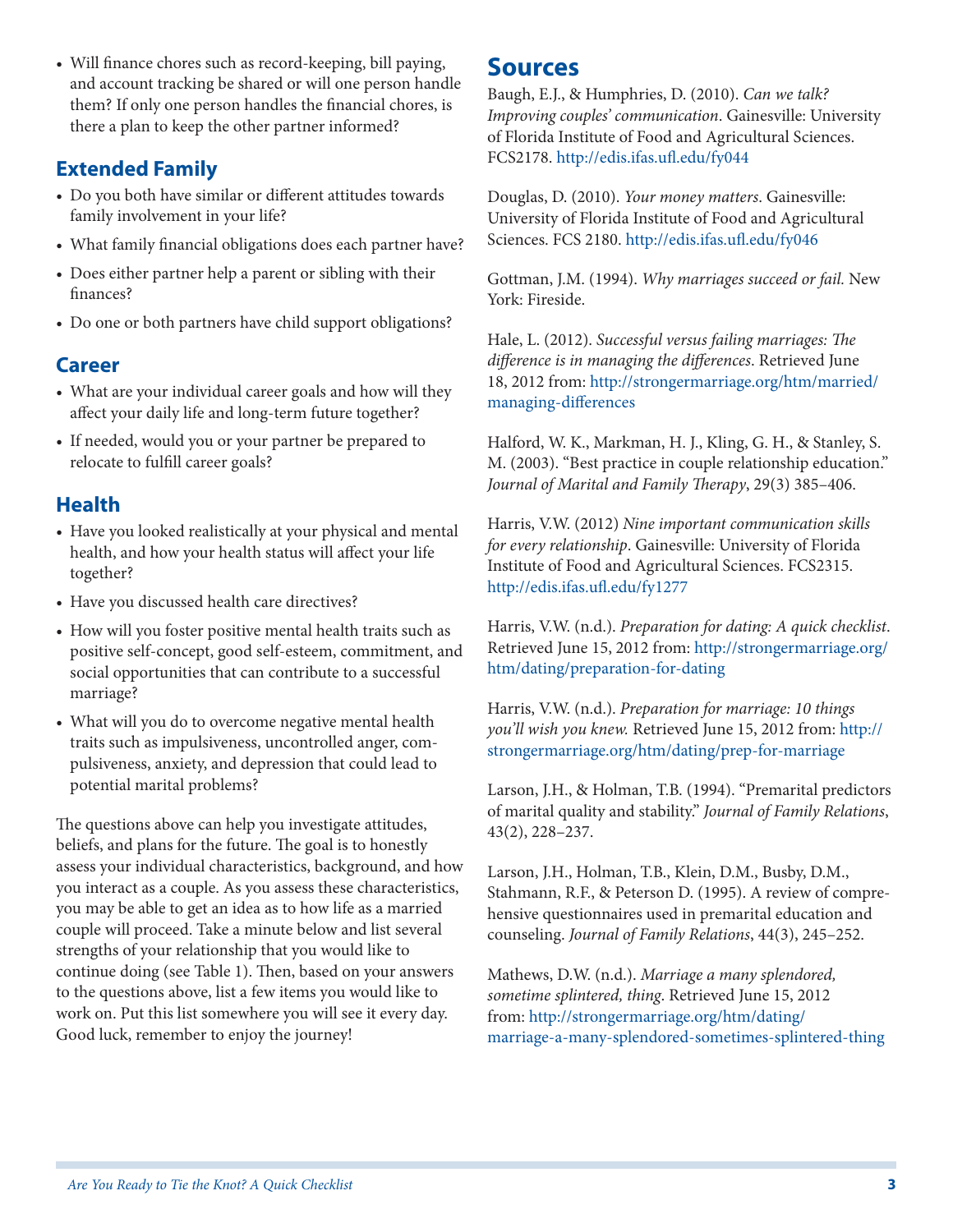Prochaska-Cue, K. (n.d.). *Budgeting systems when there are two earners in the household*. Retrieved June 15, 2012 from: [http://strongermarriage.org/htm/engaged/budgeting](http://strongermarriage.org/htm/engaged/budgeting-systems-when-there-are-two-earners-in-the-household)[systems-when-there-are-two-earners-in-the-household](http://strongermarriage.org/htm/engaged/budgeting-systems-when-there-are-two-earners-in-the-household)

Risch, G.S., Riley, L.A., and Lawler, M.G., (2003). "Problematic issues in the early years of marriage: Content for premarital education." *Journal of Theology and Psychology*, 31(3), 253–269.

# **Endnotes**

\*Larson, J. H., and Holman, T. B. (1994). Premarital predictors of marital quality and stability. *Journal of Family Relations*, 43(2), 228–237. These authors have done the most significant long-term research into the premarital predictors of marital stability and satisfaction.